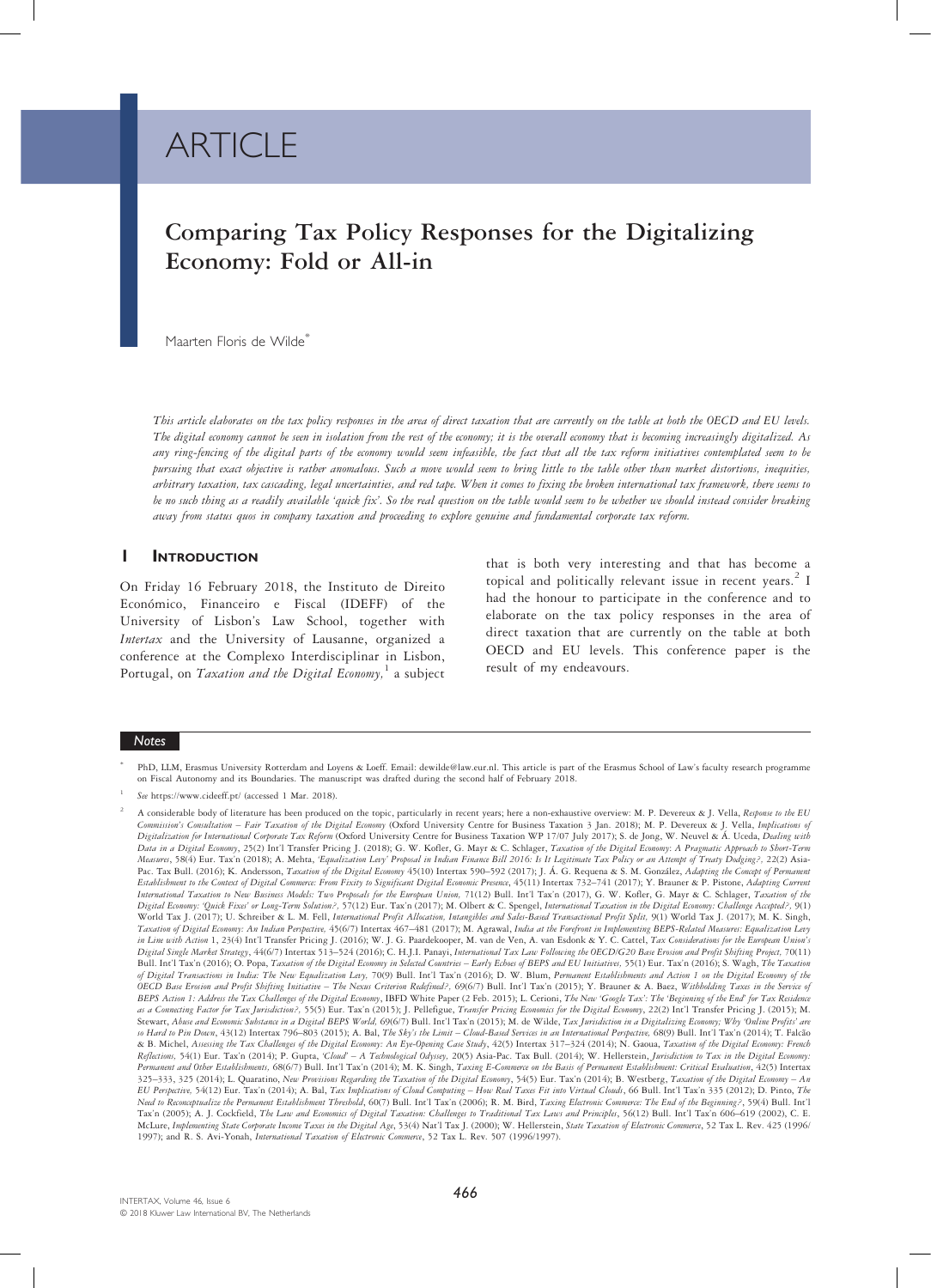Taxation issues arising as a result of our increasingly digitalizing economy have rapidly moved up the political agendas in recent years. Their ascent includes being part of the Base Erosion and Profit Shifting (BEPS) initiative of the G20/OECD (Action 1),<sup>3</sup> the outcomes of which – the BEPS Package – were published on 5 October 2015. $4$  The BEPS Package included the final report on Action 1, in which it was stated that the digital parts of the economy cannot be segregated – or, in other words, ringfenced – from the rest of the economy, either technically or conceptually.<sup>5</sup> The report also stated that solutions for the tax challenges raised by digitalization should be sought within the existing tax framework, at least for the short to medium term. Since then, discussions on the most appropriate way to tax 'virtual profits' have continued to rage, and these discussions prompted the G20 Finance Ministers in April and July 2017 to request the OECD's BEPS 1 Task Force on Digital Economy (TFDE) to commence preparations, once more, on a discussion draft on the matter.<sup>6</sup> The OECD subsequently held a public consultation event on 1 November 2017 at the University of California, Berkeley, United States, with the interim report expected to be published ahead of the G20 meeting in April 2018.

Within the EU, Estonia placed the matter high on the political agenda in summer 2017 during its presidency of the Council of the European Union.<sup>7</sup> Mid-September 2017 saw a French-led initiative, comprising France, Germany, Italy and Spain and supported by six other EU Member States (Austria, Greece, Portugal, Bulgaria, Romania and Slovenia), that requested the European Commission to examine opportunities for tax reform in this area in the form of an 'equalisation tax', i.e. some sort of turnover tax that would subject tech firms to tax on the gross proceeds from their digital supplies in the  $EU^8$  This initiative was

discussed at the informal ECOFIN in Tallinn, Estonia on 16 September 2017.<sup>9</sup> On 21 September 2017, the European Commission released a communication entitled 'A Fair and Efficient Tax System in the European Union for the Digital Single Market', in which it set out a reform agenda with a view to devising tax measures for the digital economy.<sup>10</sup> This was followed on 26 October 2017 by the European Commission's launching of a public consultation.<sup>11</sup> Suggestions put forward in the Commission's consultation include options for both short-term and long-term measures, all seeking to move beyond the outcomes of the G20/OECD BEPS Project. Measures suggested in the consultation range from the introduction of specific turnover-based taxes for the tech sector to modifications to the permanent establishment rules, transfer pricing rules and rules on attributing permanent establishments' profits. The reform options put forward in the consultation even go as far as suggesting a generic overhaul of the current corporate tax framework, as well as proposals for modifying the pending proposals for a C(C)CTB or even introducing a worldwide unitary taxation model apportioning tax base to sales jurisdictions.

On 5 December 2017 the ECOFIN Council reached conclusions with a view to outlining a common EU approach in discussions at an international level. $^{12}$ Urging the OECD to come forward with solutions for tax treaties, transfer pricing and attributing permanent establishments' profits, the Council also invited the European Commission to forward appropriate reform proposals by early 2018. These are expected to be launched shortly, i.e. before the ECOFIN meeting on 23 March 2018, ahead of the OECD's expected TFDE interim report, and are likely to include a proposal for an EUwide equalization tax, at least for the short term. Indeed, a

- OECD, Addressing Base Erosion and Profit Shifting, Action Plan on Base Erosion and Profit Shifting (OECD Publishing 2013). In this regard reference should also be made to P. Collin & N. Colin, Task Force on Taxation of the Digital Economy, Report to the Minister for the Economy and Finance, the Minister for Industrial Recovery, the Minister Delegate for the Budget and the Minister Delegate for Small and Medium-Sized Enterprises, Innovation and the Digital Economy (Jan. 2013) and European Commission, Report of the Commission Expert Group on Taxation of the Digital Economy (28 May 2014).
- OECD, Addressing the Tax Challenges of the Digital Economy, Action 1 2015 Final Report (OECD Publishing 2015). The OECD already performed work on the challenges raised by digitalization around the turn of the millennium; see OECD Committee on Fiscal Affairs, Clarification on the Application of the Permanent Establishment Definition in E-Commerce: Changes to the Commentary on the Model Tax Convention on Article 5 (OECD 22 Dec. 2000).
- OECD, supra n. 4, at 12. The OECD already stated in its 'September 2014 deliverable' that the digital economy could not be treated separately from the rest of the economy. See OECD, Addressing the Tax Challenges of the Digital Economy, OECD/G20 Base Erosion and Profit Shifting Project 12 (OECD Publishing 2014).
- <sup>6</sup> OECD, OECD Secretary-General Report to G20 Leaders (OECD Publishing July 2017), http://www.oecd.org/ctp/oecd-secretary-general-tax-report-g20-leaders-july-2017. pdf (accessed 1 Mar. 2018).
- Council of the European Union, Note from Presidency to High Level Working Party on Tax Issues, BEPS: Presidency Roadmap on Future Work, 10998/17, FISC 157 (7 July 2017).
- Ministers of Finance of France, Germany, Italy and Spain, Political statement, Joint Initiative on the Taxation of Companies Operating in the Digital Economy, September 2017, http://www.mef.gov.it/opencms754/opencms/inevidenza/banner/170907\_joint\_initiative\_digital\_taxation.pdf (accessed 1 Mar. 2018).
- <sup>9</sup> Presidency Issues Note for the informal ECOFIN Tallinn, Discussion on corporate taxation challenges of the digital economy (16 Sept. 2017).
- European Commission, Communication from the Commission to the European Parliament and the Council, A Fair and Efficient Tax System in the European Union for the Digital Single Market, COM(2017) 547 final (21 Sept. 2017).
- <sup>11</sup> European Commission, Consultation, Fair Taxation of the Digital Economy (26 Oct. 2017–3 Jan. 2018), https://ec.europa.eu/info/consultations/fair-taxation-digital-economy\_ en (accessed 1 Mar. 2018).
- Council of the European Union, 'A' Item Note from General Secretariat of the Council to Council, Council Conclusions on 'Responding to the Challenges of Taxation of Profits of the Digital Economy', 15175/17, FISC 320, ECOFIN 1064 (30 Nov. 2017).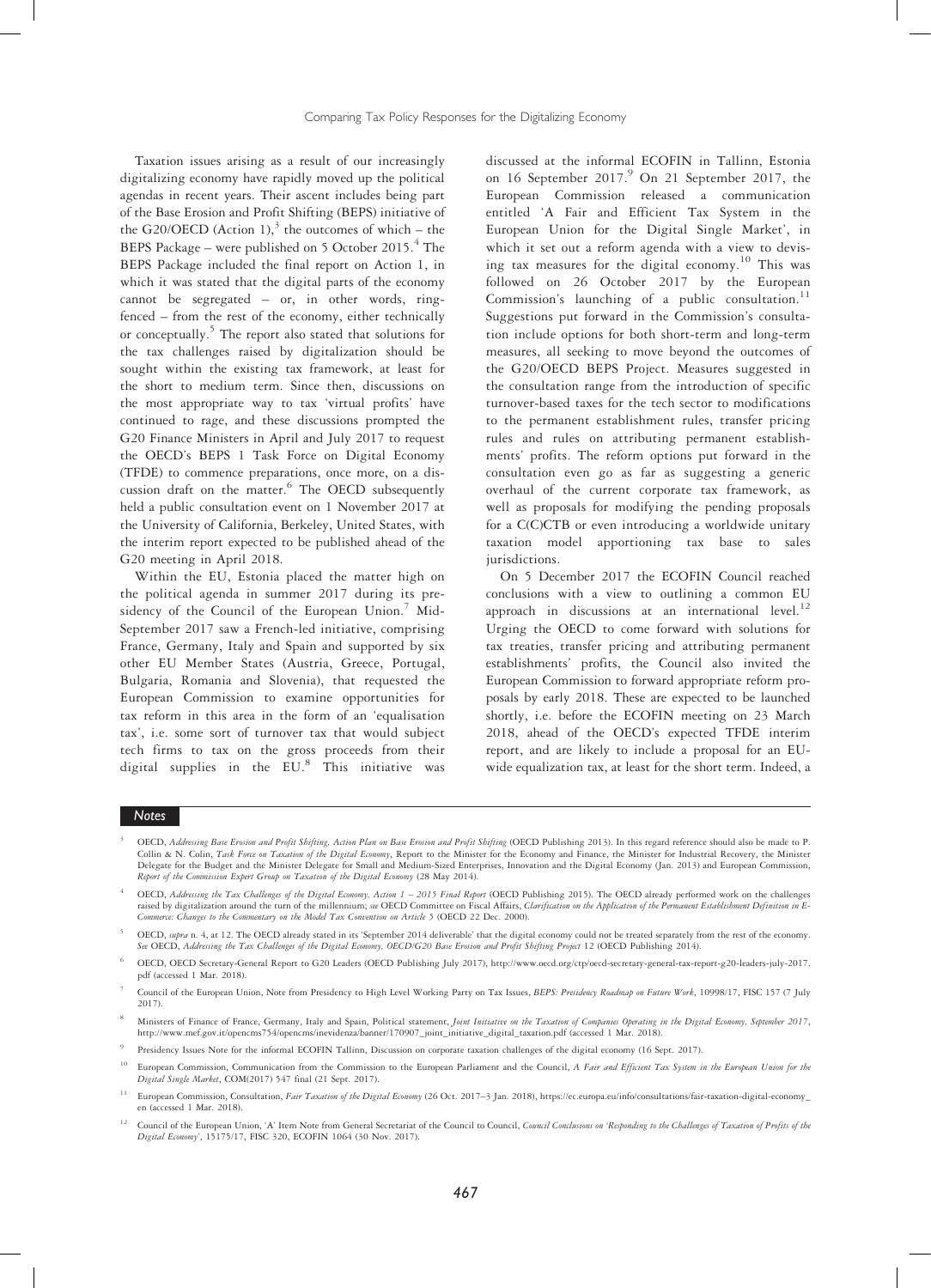Commission services document to this end was already circulating in late February 2018.<sup>13</sup>

Just listing the recent developments in the area reveals the great sense of political urgency. The matter needs to be addressed, and fast. The question, then, is how? This article, drawing from and building on some of my earlier articles<sup>14</sup> and co-authored writings,<sup>15</sup> delves into the operation of the international tax framework as it currently stands, with the purpose of identifying what exactly the issue is that the digitalization of our economies has revealed (section 2). The article firstly seeks to discover some underlying policy rationale when it comes to taxing corporate profit in a multi-jurisdictional environment, with a key question in this regard being how to geographically divide company profits between jurisdictions from a tax policy perspective (section 3). The article then assesses how the matter is being addressed (in policy terms, that is) under the reform options currently on the table (section 4). The subsequent comparative assessment of the reform options creates some room for manoeuvre and allows the author to express some critical observations and suggestions, with the aim of contributing to the debate.

# 2 THE INCREASINGLY DIGITALIZING ECONOMY IS EXPOSING A FAILING INTERNATIONAL TAX FRAMEWORK

The real problem in company taxation is that today's international corporate tax systems have long become outdated, and updates to the international tax framework in its current form have not kept pace with the evolution of present-day business models and practices.<sup>16</sup> Contemporary corporate tax systems date back to the 1920s – the early days of international taxation. Basically, all the updates and modifications that have

been made to the system since – including those under the umbrella of the BEPS initiative and its transposition, for instance, in the EU – have been made with the aim of addressing and countering undue behaviour of taxpayers (aggressive tax planning) and countries (harmful tax competition). The basics of the international tax regime, the building blocks of company taxation, have thus been left intact for over a century. A disconnect has consequently arisen between taxation on the one hand and market realities on the other. This gap is widening and is being fuelled by an ongoing and ever-increasing internationalization and digitalization of businesses and markets that have left company taxation regimes struggling to achieve their public financing and redistribution functions, and consequently struggling to maintain their legitimacy.<sup>17</sup>

The corporate tax systems inherited from the past are based on the concept of locally organized businesses operating in close proximity to their customers and with a strong physical presence in the country.<sup>18</sup> Back in the old days, when international business revolved primarily around bulk trade and bricks-and-mortar industries, it certainly made sense to levy tax on a company's profit in such a way. Today's markets, however, increasingly operate in a different reality. Driven by profit-optimization objectives, multinational enterprises now structure their businesses on a regional or even global basis, mostly commercializing intangible resources, and fragmenting production (capital and labour) and sales (goods and services) locations across the world. And it is the internet above all that has enabled businesses to sell their tangible and intangible products remotely, thus allowing them to service markets without the need to establish a local physical or legal presence in the country.<sup>19</sup> Unlike in the past, there is now no longer any need for production and consumption to occur within the same jurisdictions. The internet has expanded business opportunities in terms

- Commission services, Taxation of Digital Activities in the Single Market (26 Feb. 2018). As forwarded in European Commission, supra n. 10, the document outlines that the pursued strategy includes a short-term solution (turnover levy on certain digital supplies at a rate in the region of 1% to 5%; the tax would be levied by reference to a one-stop-shop model similar to that in EU VAT and the CCCTB proposal), and a long-term solution (modification to permanent establishment thresholds and profit attribution rules). The Commission services document mentions that the turnover tax is not envisaged to target the entire tech sector but would focus on those tech firms that operate business models where user participation is a key source of value creation. The tax would only apply to companies with annual global sales exceeding EUR 750 million of which at least EUR 10 (or 50) million are made in the EU. Targeted digital supplies include the provision of online advertisement space, user data, or a digital platform/marketplace. Digital content supplies (streaming video or music content, cloud computing, online gaming, IT solutions) would fall outside the confines of the envisaged turnover levy. The tax liability would be geographically localized by reference to advertisement display, user data supply, platform access ('where the eyeballs are'). The document gives as an example two US firms where one (Coca Cola) buys advertising space from another (Facebook) to target EU users; that would lead to tax liability of the latter mentioned even in the absence of any other local economic presence.
- <sup>14</sup> De Wilde, supra n. 2, at 796–803; M. F. de Wilde, Sharing the Pie; Taxing Multinationals in a Global Market (IBFD 2017); M. F. de Wilde, The CCCTB Relaunch: A Critical Assessment and Some Suggestions for Modification, Group for Research on European and International Taxation (GREIT), 11th GREIT Congress, European Tax Integration: Law, Policy and Politics, Ischia, Italy, 8-10 Sept. 2016, Conference Proceeding (in press).
- <sup>15</sup> The Dutch Association of Tax Advisers (de Nederlandse Orde van Belastingadviseurs; NOB), NOB Commentary Digital Economy Consultation, European Commission Public<br>Consultation on 'Fair Taxation of the Digital Economy' ( Economy, European Commission Public Consultation on 'Fair Taxation of the Digital Economy' (26 Oct. 2017-3 Jan. 2018); and M. F. de Wilde, J. B. Schober, P. Klethi, & R. van der Wilt, Tax Challenges of the Digitalised Economy, OECD public consultation meeting on the tax challenges of digitalization (University of California 1 Nov. 2017).
- $16$  Falcão & Michel, supra n. 2, at 317–324.
- <sup>17</sup> R. S. Avi-Yonah, Globalization, Tax Competition, and the Fiscal Crisis of the Welfare State, 113 Harv. L. Rev. 1573 (2000); R. S. Avi-Yonah & H. Xu, Evaluating BEPS, 2017(1) Erasmus L. Rev. 3-11 (2017), and see for a comparison also I. J. J. Burgers & I. J. Mosquera Valderrama, Corporate Taxation and BEPS: A Fair Slice for Developing Countries?, 1 Erasmus L. Rev. 29–47 (2017).
- De Wilde, Sharing the Pie; Taxing Multinationals in a Global Market, supra n. 14, at Ch. 1.

De Wilde, supra n. 2, at s. 1 and The Dutch Association of Tax Advisers, supra n. 15, at s. 1.1.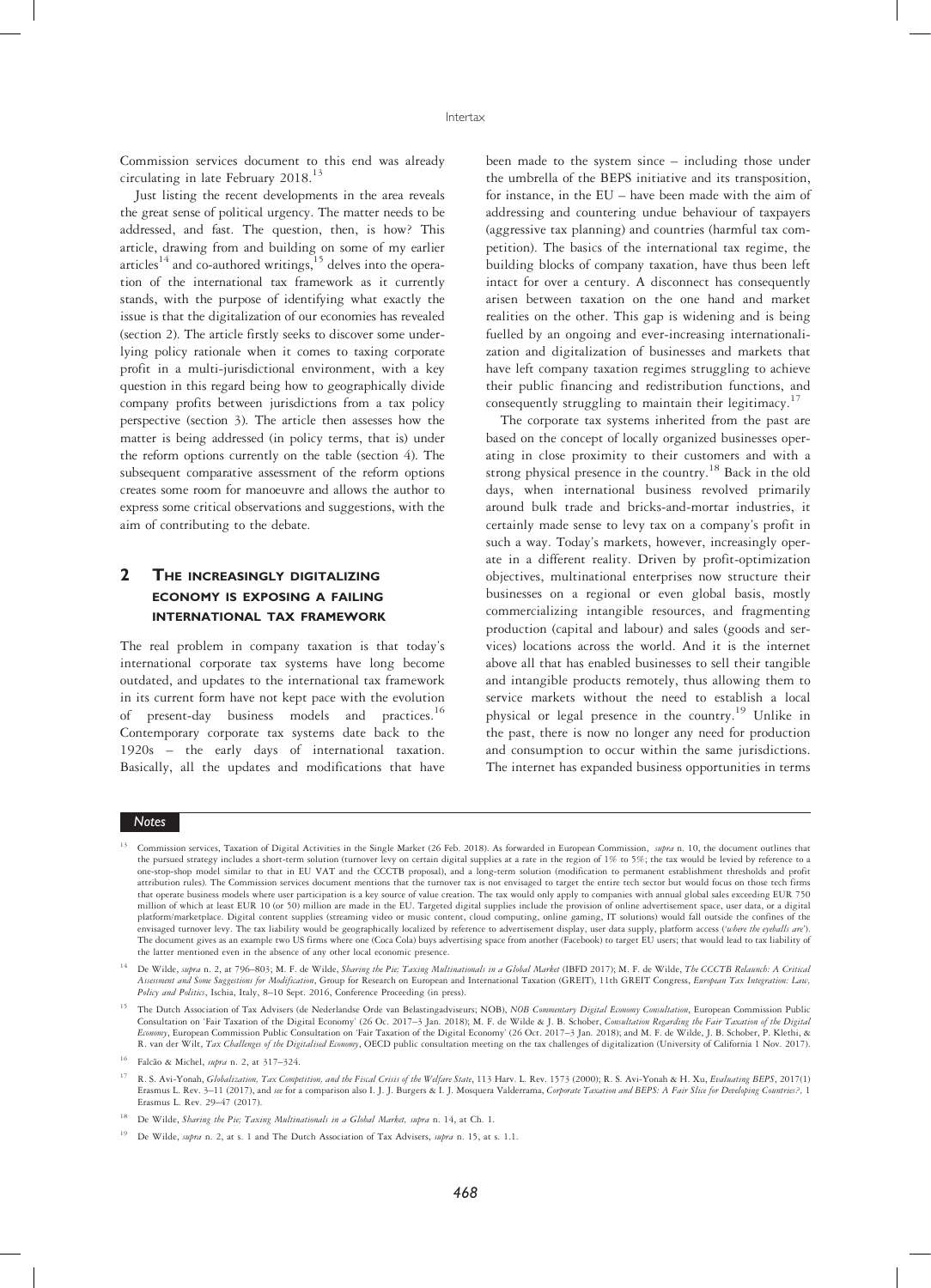of size and magnitude in a way never seen before. There is virtually no limitation in the ability to upscale digital business models, or, as referred to in the Commission services document, we now have 'scale without mass'.<sup>20</sup>

Corporate taxation, however, has not kept pace with these changes, and the shortcomings seem particularly evident in the case of profits generated by internet-related business activities.<sup>21</sup> The concept of the permanent establishment in company taxes requires a permanent physical presence in a country, while this is obviously not that relevant for a webstore. The 'backstop' of residency for corporate tax purposes – i.e. the place of incorporation and the place of effective management – now seems to have become as geographically mobile as the relevant country's company laws governing the company concerned and the effective manager (s) of the company or group of affiliated companies operating the internet business. When company profits become increasingly intangible and virtual, effective taxation of business proceeds becomes particularly difficult in a tax framework where the jurisdiction to tax is established on the basis of legal, physical and geographical points of references. In other words, where the points of reference for subjecting profits to tax are all based on the idea that an enterprise needs to be legally and physically present in a market in order to earn money there, an idea reflecting the bricks-and-mortar market realities of the past.

This holds true both for digital and for more traditional companies, despite the emphasis being put on the tech sector in the current political and public debates. It is the overall economy that is increasingly becoming digital. Ultimately, no analytical difference exists between tech and non-tech. Tech firms also use tangible value drivers in their business operations, while non-tech firms also make use of intangible and virtual value drivers. Long before everyone went online, we already had distance sales operations (mail order companies), agents and broker companies, and advertisement-selling (advertising brochures) and marketing data collection operations (loyalty programmes, for instance). Such business operations had been commonplace for decades before the internet and the online retail businesses, online intermediation services platforms, online marketing data-selling and online advertisement-selling businesses emerged as a corollary. The OECD was right to observe in its final report on

BEPS 1 in October 2015 that digital and non-digital cannot be isolated from one another.<sup>22</sup>

In fact, the problems in the international tax framework seem to have been there more or less from the start.<sup>23</sup> There were already difficulties in the past when seeking, for instance, to tax distance sellers in the market jurisdiction. What the internet has done represents merely a change in terms of size and magnitude – a gradual rather than an analytical matter, that is – and, with that, a change in terms of the economic relevance of the faults in the tax system. The challenges facing company taxation do not ultimately seem to be the result of the digitalizing economy. Instead, it seems the other way around. The tax challenges raised by digitalization seem to be the result of an ill-equipped international tax framework and the arbitrary taxation that these faults have produced in consequence. And that is exactly what the internationalization and digitalization of the economy seem to be exposing: a failing international company taxation model. And as the digital part of the economy becomes increasingly relevant in terms of its size, magnitude and economic dominance, the more pressing the problems in international taxation are becoming.

## 3 GEOGRAPHICAL TAX BASE DIVISION; SOME WORDS ON TAX POLICY

The geographical separation between supply and demand that economic globalization and digitalization have enabled – perhaps even encouraged – now seems to be forcing us to come clean and to decide which side we are on when it comes to assigning tax base to countries.<sup>24</sup> With regard to taxing business proceeds in a multi-jurisdictional environment, there is a broad understanding, both internationally and at an EU level, that business income tax systems should be designed to operate equitably and efficiently and should seek to tax business investment returns once at a geographical location of value creation: in other words, single taxation at a location that makes some economic sense.<sup>25</sup> Both the G20/OECD's BEPS initiative and the European Commission have resorted to these notions of taxing business profit at the locations of entrepreneurial presence.<sup>26</sup> The difficult and

Commission services, *subra* n. 13, at s. 1.

See also E. E. López, An Opportunistic, and Yet Appropriate, Revision of the Source Threshold for the Twenty-First Century Tax Treaties, 43(6) Intertax 6-13 (2015).

OECD, supra n. 4, at 12.

<sup>&</sup>lt;sup>23</sup> De Wilde, *supra* n. 2, at s. 2.1.

P. B. Musgrave, Principles for Dividing the State Corporate Tax Base, in The State Corporation Income Tax: Issues in Worldwide Unitary Combination 228 et seq. (C. E. McLure, Jr. ed., Hoover Institution Press Publication 1984). For a comparison, see E. C. C. M. Kemmeren, Source of Income in Globalizing Economies: Overview of the Issues and a Plea for an Origin-Based Approach, 60 Bull. Int'l Tax'n 430 (2006).

For in-depth assessments and literature references supporting the analysis in this section, see De Wilde, Sharing the Pie; Taxing Multinationals in a Global Market, supra n. 14, at Ch. 6.

<sup>26</sup> Communiqué of the G20 Meeting of Finance Ministers and Central Bank Governors in Moscow of 19–20 July 2013, at para. 18: Profits should be taxed where functions driving the profits are performed and where value is created'. See for a comparison also European Commission, Communication from the Commission to the European Parliament and the Council, A Fair and Efficient Corporate Tax System in the European Union: 5 Key Areas for Action, COM(2015) 302 final (SWD(2015) 121 final), (17 June 2015), at 9: 'A fully-fledged CCCTB would make a major difference in reinforcing the link between taxation and where profits are generated.'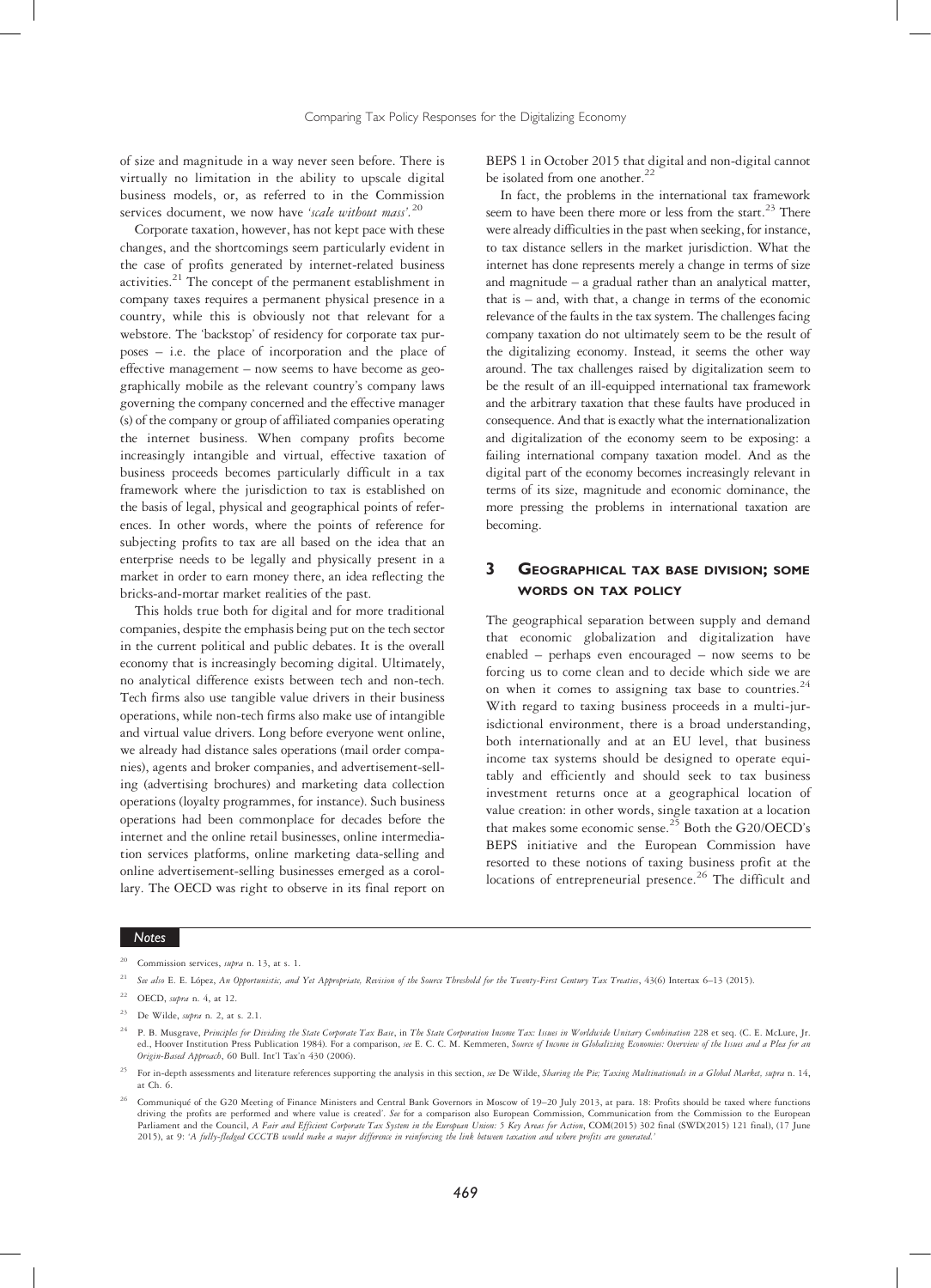yet to be answered question is then how to determine where that location of value creation is geographically situated. The lack of any international consensus on this fundamental matter of policy lies at the heart of the current digital-economy-and-taxation issue.

The international tax regime in its current form is dominated by the transfer pricing model, which focuses on dividing tax base among production locations. $27$  The tax model is basically geared towards assigning tax jurisdiction and tax base to those jurisdictions where the relevant people functions and assets (capital and risks) are deployed. In practice, and particularly since the embracing of the BEPS outcomes concerning Action items  $8-10$ ,<sup>28</sup> the geographical locations of functions performed are essential in this regard since the geographical attribution of assets aligns with the locations where these assets are effectively managed and functionally utilized in the respective firms' business processes. This means, ultimately, that taxable profit is, or at least should be, allocated for company tax purposes to those places in which the people relevant to the enterprise perform the activities relevant to the enterprise, and thus to the supply side (labour) and the country of origin.<sup>29</sup> The same basically holds true when it comes to establishing the tax jurisdiction, given that there, too, the primary focus is on business inputs: the place of effective management (labour), the physical permanent establishment (a physical presence: capital and tangible assets), the services permanent establishment (labour) and the dependent agency permanent establishment (performance of representative functions: labour).<sup>30</sup> All these places relate to the supply side of income production, with the demand side of income – the location of the market, that is – playing no role in this regard. $31$  The transfer pricing model ultimately seeks to apportion tax base by reference to a fair market value for each unit of the various functions performed.

The lingering public discussion on devising tax reform options for the tech sector seems to be focusing on the question of whether the tech firms involved and the business models they deploy create scope for assigning tax base, under the operation of the current tax model, to the jurisdiction in which the customer or content user resides (referred to in the Commission services document as 'user value creation').<sup>32</sup> The basic argument for an affirmative position in this respect would be that these tech firms make a profit from advertising, basically by extracting valuable marketing data from their content user bases in return, for instance, for a discount on the sale made, or the online service provided. Or in return for free-of-charge use of the online content provided in the form of, say, a freely available social media platform or streaming content. The accordingly mined and processed marketing data is subsequently sold to the market. This begs the question as to whether the transfer pricing model is sufficiently equipped – analytically, that is  $-$  to assign any tax base to any such user or customer jurisdictions.

In my view, no convincing argument exists for basing attribution of the tax base under the current transfer pricing model to user and customer locations, regardless of the business model employed by the firm involved, and regardless of whether the business is a tech or non-tech enterprise. $33$  Online content users and customers are third parties vis-à-vis the supplying tech firms involved. These users cannot and should not be considered to perform any functions for these firms. Data mining by tech firms in return, for instance, for content usage that is free (or at a discounted rate) for customers is ultimately merely a (reciprocal) payment for a (reciprocal) supply of services in kind in a third-party transaction. Assuming that the raw data mined from content usage have economic value, it is not the tech firm that owns these data. Rather, it is the content users who own, and surrender – or supply for that matter – such data in return for the right to use content. In other words, tech firms pay to obtain such data by supplying free content, while content users – perhaps unwittingly – pay for the 'free' use of the content by surrendering personal or other information on their behaviour patterns, habits, customer-decision processes, views, and preferences. Utilizing information technology resources (e.g. 'cookie files') and algorithms, the raw data mined by the tech firm are subsequently aggregated, processed and transformed into market knowledge or marketing intangibles. These intangible assets are subsequently commercialized and exploited as a marketable product to be sold in the marketplace to the online advertisement selling tech firm's actual customers (we notably seem to also be making the mistake here that we are looking at online platform users rather than the tech firm's actual customers). Ultimately, there is not

- De Wilde, *supra* n. 2, at s. 2.3.
- The Dutch Association of Tax Advisers, supra n. 15, at s. 1.3.
- Commission Services, supra n. 13, at s. 1. For analyses on the transfer pricing aspects involving digitalization see De Jong et al., supra n. 2; Pellefigue, supra n. 2; Olbert & Spengel, supra n. 2; and Schreiber & Fell, supra n. 2.
- See also De Wilde & Schober, supra n. 15, at s. 4.

Kemmeren, supra n. 24.

OECD, Aligning Transfer Pricing Outcomes with Value Creation, Actions 8–10 - 2015 Final Reports, OECD/G20 Base Erosion and Profit Shifting Project (OECD Publishing 2015).

Kemmeren, supra n. 24.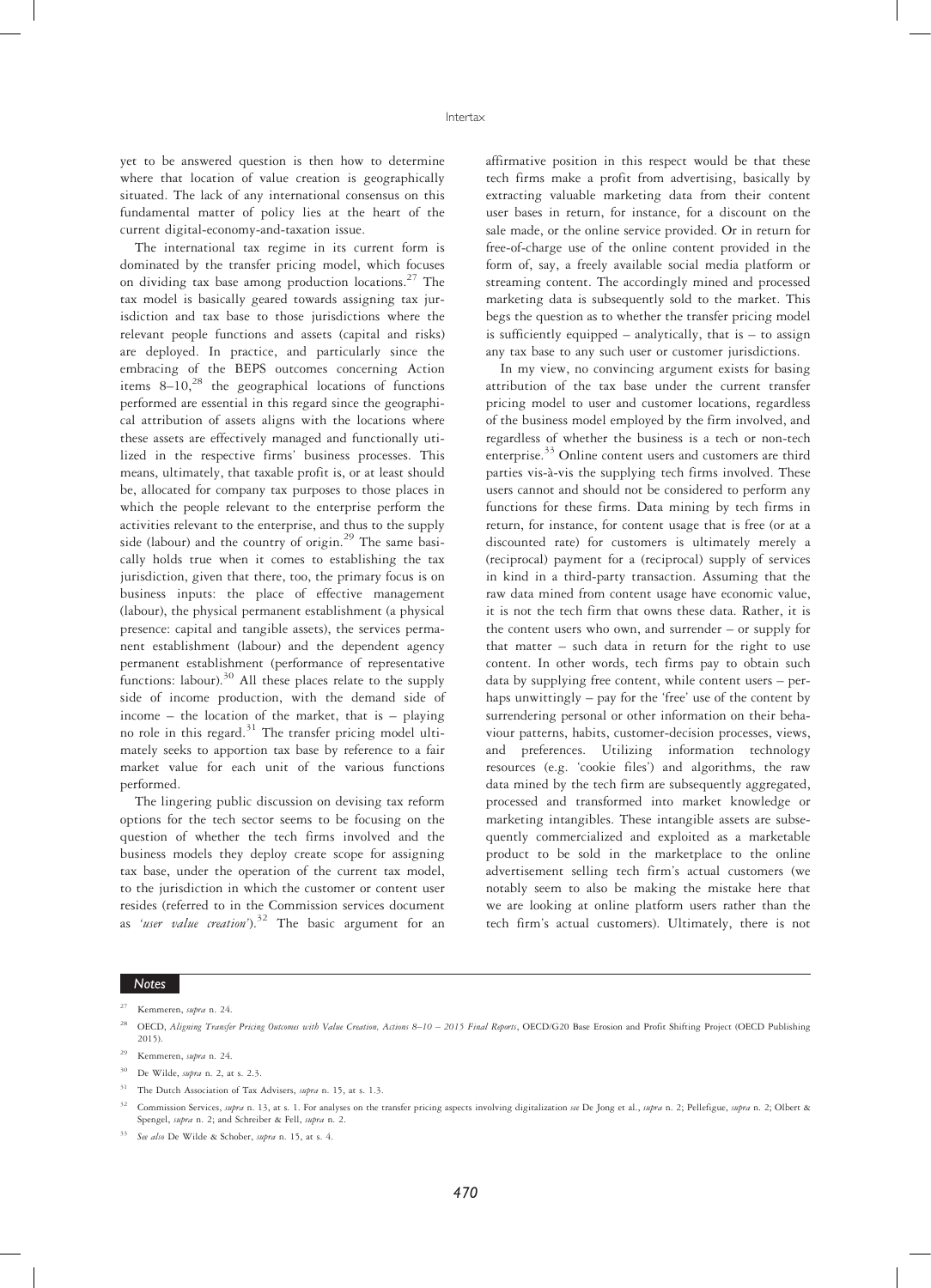much difference between an old-fashioned loyalty programme, an intermediation service or advertisement sale, or a mail order company's remote sale. The only thing the internet has changed in this respect is size and scale; i.e. mass. This simultaneously explains why it is inappropriate to separate tech from non-tech for the purposes of devising tax rules. Under the international tax regime, remote sales, including those performed by an online content provider or an e-tailer, simply do not create a taxable presence in the market jurisdiction. And even if some taxable presence were to be constructed in this regard by means, for instance, of a modification of the permanent establishment threshold, the transfer pricing model subsequently provides no basis to assign any tax base to that market jurisdiction, given the lack of functions performed in that jurisdiction by the respective firm, tech or otherwise. This is because these functions are performed elsewhere: in the production jurisdiction, for instance, where the mined data are transformed into marketing intangibles and, therefore, a marketable product.

Given that the transfer pricing model provides no room for taxing the tech industry – or any branch of economic activity, for that matter – in the market jurisdiction, analytical connections for pursuing such an objective perhaps need to be found elsewhere in the international tax regime. A link for establishing a tax base division by reference to market jurisdictions may be recognized in the withholding tax model.<sup>34</sup> Albeit not explained in those terms, there are withholding taxes or source taxes in the international tax arena that assign tax jurisdiction to destination countries, i.e. to the demand side of income production. Resorting to 'income arising in' terminology in the tax treaties, such source taxes consistently refer, when establishing the service provider's tax jurisdiction, to the location where the recipient of the service is located, or at least has its place of residence or operates business activities through a permanent establishment. In other words, the tax base is allocated to market jurisdictions. The production jurisdiction is accordingly irrelevant in the withholding tax model in terms of establishing where the service provider geographically derives its income from for tax purposes. The withholding tax model directs tax base (on a gross basis) to market locations, while the transfer pricing model directs tax base (on a net basis) to production locations.<sup>35</sup> To that extent, the withholding tax model and the transfer pricing model accordingly operate in a mutually exclusive manner, at least from a

perspective of geographical tax base division. This is particularly interesting, considering that both models resort to a notion of 'source' as a justification for their existence in the international tax framework. A noteworthy point in this regard is that any levying of source taxes on a gross rather than net basis makes the imposition of withholding taxes on outbound payments for inbound supplies operate in a way conceptually and economically akin to the internationally well-known destination-based turnover taxes, excises taxes, and sales taxes in a cumulative cascade system, albeit with an ordinary tax credit in the origin jurisdiction.

Should society have any desire to extend tax base attribution to market jurisdictions, the question then to be examined should be whether we ought to start thinking of fundamentally reforming the international tax regime. In that event, I think we should. The law cannot be considered in splendid isolation or as an end in itself. The law, and the tax law it includes, is embedded in an economic and socio-political context that shapes it, and hence should cater to needs and developments in society. The question then is whether we should move away from the dominant transfer pricing model? Should we move to broaden the withholding tax model in one way or another? And, if so, should we impose tax on a gross or a net basis? So far, we have not really engaged in such a fundamental discussion, at least not in the political arena. This does not mean, however, that there is no merit in assigning taxable profits to (or also to) the market jurisdiction. On the contrary, I would think. Both production (origin) and market (destination) jurisdictions may be considered to constitute geographical sources of income since profit is the result of both supply *and* demand. There is no profit without supply. But, equally well, there is no profit without demand. The problem then, however, is to determine *how much* of a multinational firm's profit to assign to these production jurisdictions and market jurisdictions, and in what ratio? 30% demand, 70% supply? Or maybe the other way round? Or 50/50? As income lacks geographical characteristics, there is not much else to say other than that, in the end, matters are more of a political rather than an analytical nature.<sup>36</sup> With regard to tax base definition I would nevertheless argue for taxing on a net basis rather than for taxing turnover (i.e. on a gross basis). Gross turnover-based taxes can easily transform profitable pre-tax returns into post-tax losses, particularly when business is large-scale and low-margin,

See for a comparison and some analysis R. Millar, Echoes of Source and Residence in VAT Jurisdictional Rules, in Value Added Tax and Direct Taxation: Similarities and Differences (M. Lang et al. eds, IBFD 2009) and R. Millar, Intentional and Unintentional Double Non-Taxation Issues in VAT, in Value Added Tax and Direct Taxation: Similarities and Differences (M. Lang et al. eds, IBFD 2009). On withholding taxes for the digital economy see e.g. Brauner & Pistone, supra n. 2 and Brauner & Baez, supra n. 2.

Economically, this particularly is true in the event and to the extent that the commercial transactions concerned engaged into have been made between third parties. The economic reality within the group of companies – the world of transfer pricing – economically is a different one (and not further discussed in this article).

See for a comparison M. J. McIntyre, The Use of Combined Reporting by Nation-States, in The Taxation of Business Profits under Tax Treaties 253 (B. J. Arnold et al. eds, Canadian Tax Foundation 2003). Considering that profit ultimately has no location this means that any attempt to allocate profits geographically may therefore be seen as inherently arbitrary; cf. R. M. Bird & J. S. Wilkie, Source vs. Residence-Based Taxation in the European Union: The Wrong Question?, in Taxing Capital Income in the European Union; Issues and Options for Reform 91 (S. Cnossen ed., Oxford University Press 2000).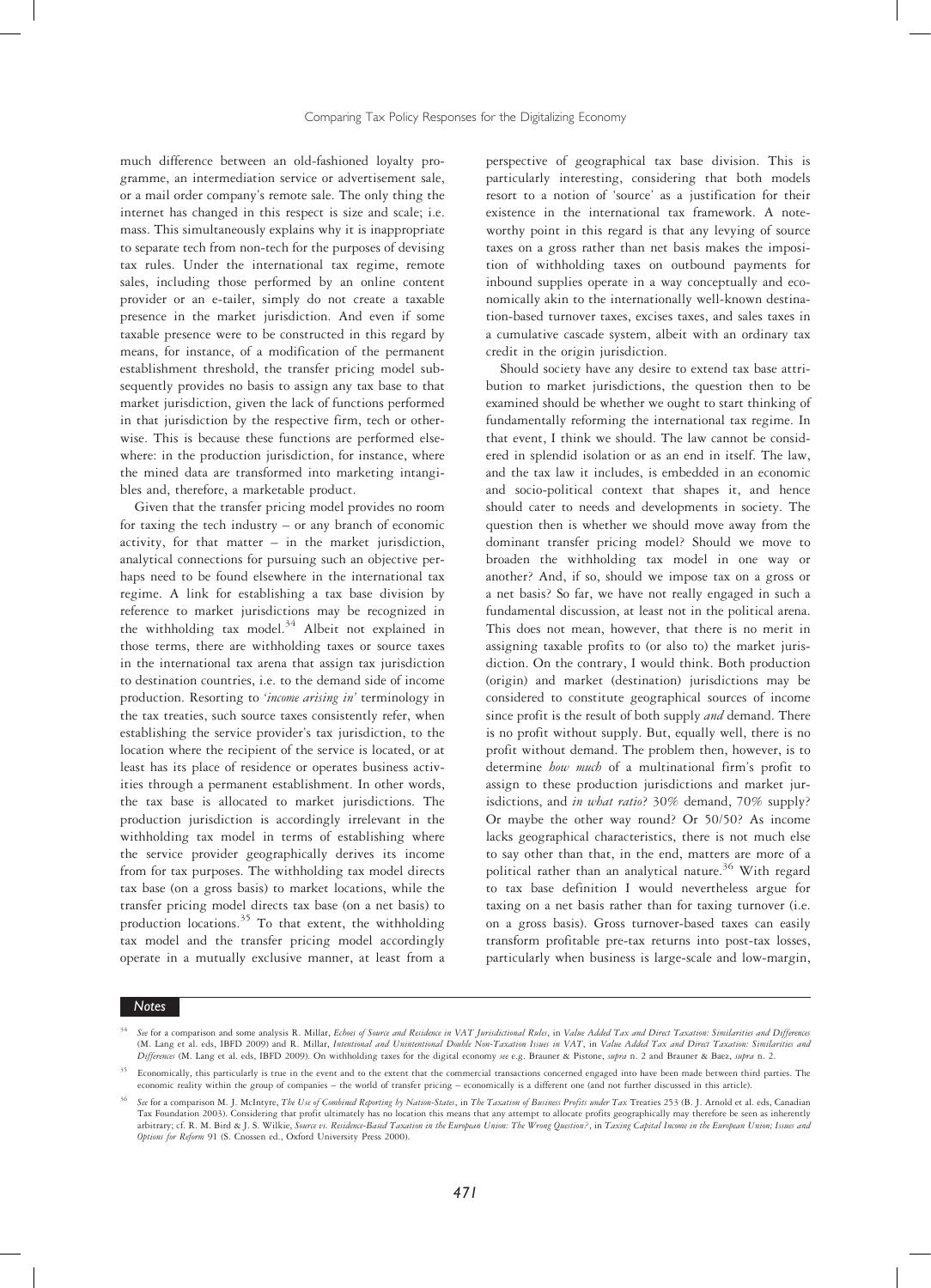as is often the case with e-tailers, and hence distort an efficient operation of markets.

Considering, however, that tech cannot be ring-fenced from non-tech, this also means that any proper reform of company taxation should address all industries so as to avoid introducing further inequities and inefficiencies into countries' company taxation models. If branches of economic activity cannot be segregated from one another in any meaningful way in real life, taxes, too, should not pursue such an objective by introducing taxes specifically for the tech sector. I understand the political pressure to deliver something that is feasible. And, of course, I also understand that only the halfway-house measures that have been tabled so far for targeting the tech sector are viable in the short term. That may be particularly the case if such measures are presented as an interim solution – even though interim measures sometimes have a tendency to stick around. For that reason in particular I would suggest that if such measures are to be adopted, they should in any event be accompanied by a sunsetting provision limiting the horizon of any such taxes. $37$  I do see the political viability of introducing turnover-based equalization taxes for digital activities or services,  $38$ regardless of the arbitrariness that the scoping of such a 'digital' supply would produce. In that respect, the success rates could very well be relatively higher if such levies were to fall outside the existing tax treaties' scope of application. This would be even more so if such taxes were to apply only to those giant tech companies with high global turnover volumes by being paired, for instance, with a country-by-country-reporting threshold of EUR 750 million of annual global turnover ('Tax them, not me!'). $39$  And I also see the political viability, to a certain extent at least, of introducing market-based threshold criteria in the permanent establishment test, such as turnover volumes tests or active users volumes tests and the like. $40$  Such criteria may be considered particularly viable within the EU if they were to be introduced by means of a Council Directive and to be applied only within the EU and/or in third-country scenarios where no tax treaty applies.  $41$  In my view, however, political viability and the chances of any tax reform operation's political success should not be confused or interfere with – or trump, for that matter – conceptual soundness and inherent fairness arguments. As

with the law, political viability, too, should not be seen as an end in itself.

Company tax reform should, in my view, be seen as something to pursue with consciousness. A politically viable yet inequitable and inherently distortive tax is not the answer to the tax challenges raised by digitalization. The discussion on the table is a fundamental one. Do we want to reform the international tax framework, beyond BEPS that is, or do we not? And if so, do we want to redistribute tax base among countries beyond existing practices, with the objective of further extending the apportionment of taxation rights towards market jurisdictions, or do we not? Do we really want to push forward in the direction of taxing turnover? Or do we consider company taxes still to revolve around net returns? These are the fundamental, underlying policy issues that should be put onto the agenda and examined in open and transparent discussions that include consideration of the redistribution of tax revenues and related budgetary and macro- and micro-economic effects, however politically difficult and intractable such discussions may be.<sup>42</sup> Only after consensus has been reached on these policy matters, preferably on a global basis and only alternatively on a regional (for instance, within the EU) or even unilateral basis, should we proceed to an assessment of tax design aspects and matters of a more technical nature. First, the policy should be set and then reflected in legislation; it should not be the other – dangerous – way around. In summary, the real policy matter does not concern specific taxes for the tech industry and the technicalities of the tabled reform options. Instead, it is about something else, namely whether or not we should pursue true corporate tax reform. $43$ 

# 4 A COMPARATIVE ASSESSMENT OF THE TABLED REFORM OPTIONS AND SOME SUGGESTIONS TO ADD TO THE DEBATE

All the reform measures put forward internationally and at an EU level, both for the short and the longer term, move beyond the existing international tax framework, and all of them tend towards assigning the tax base to market jurisdictions. This applies, as said, despite the absence of a clear policy consensus on whether we actually agree on moving from an origin-based model to a tax

#### Notes

The Dutch Association of Tax Advisers, supra n. 15, at s. 2.1.

On equalization taxes see Mehta, supra n. 2; Singh, Taxation of Digital Economy: An Indian Perspective, supra n. 2; Agrawal, supra n. 2; and Wagh, supra n. 2.

Commission services, *subra* n. 13, at s. 3.4.

On suggested modifications to the permanent establishment threshold see Blum, supra n. 2; Requena et al., supra n. 2; Brauner & Pistone, supra n. 2; Hellerstein, Jurisdiction to Tax in the Digital Economy: Permanent and Other Establishments, supra n. 2; Singh, Taxing E-Commerce on the Basis of Permanent Establishment: Critical Evaluation, supra n. 2; Gaoua, supra n. 2; and see Pinto, supra n. 2.

Commission services, supra n. 13, at s. 2.4.

Cf. The Dutch Association of Tax Advisers, supra n. 15, at s. 1.5.

<sup>43</sup> Cf. De Wilde & Schober et al., supra n. 15, at s. E.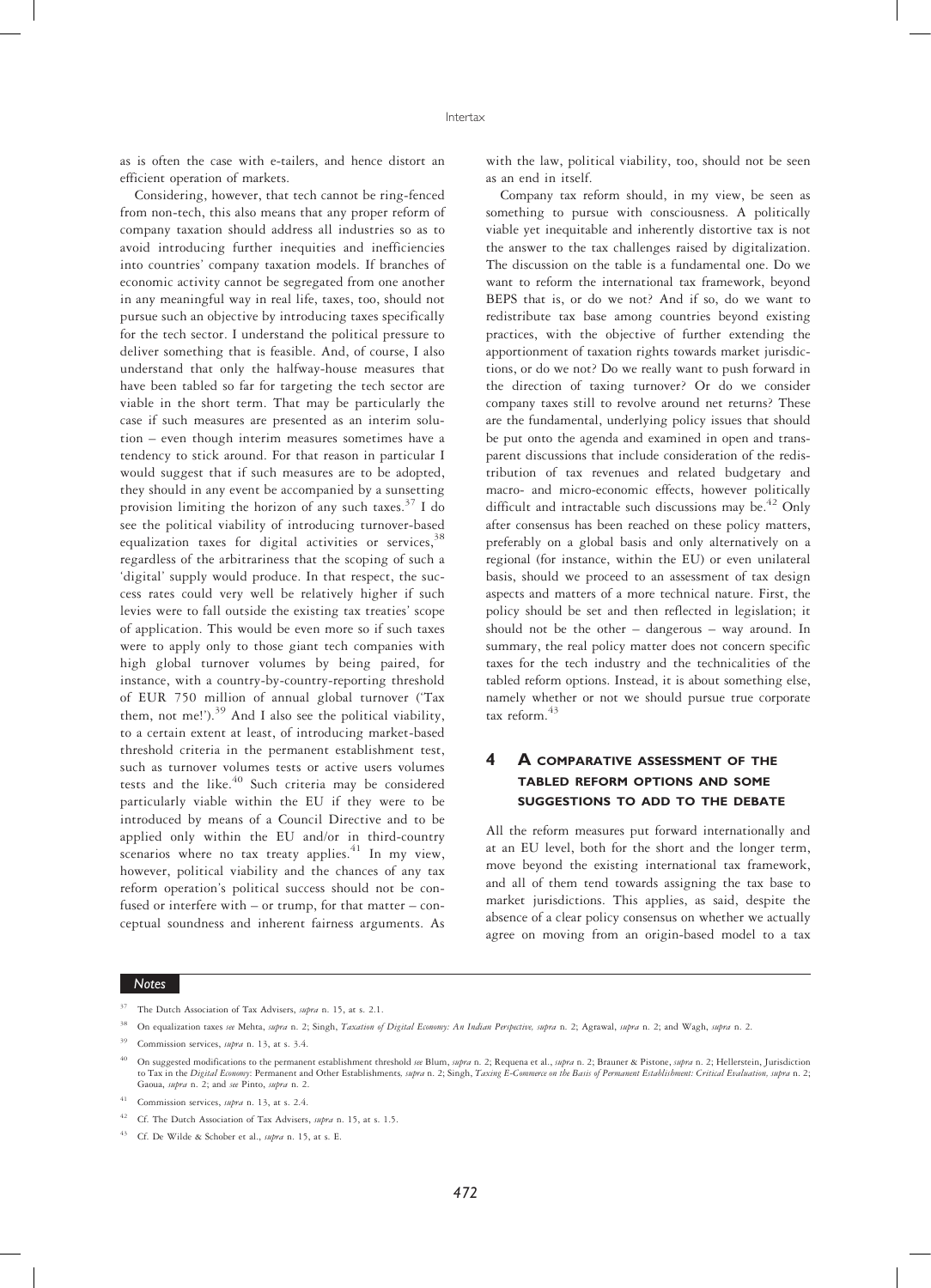system more geared to a destination-based conception (regardless of the analytical merits of such a move). A closer look at the measures put forward also reveals that all the measures would be highly problematic from an analytical point of view, except perhaps for any contemplated scenarios of generically overhauling and remodelling the system, and a clean-slate introduction of a salesonly apportionment or other destination-based company taxation model.

The new taxes that have been suggested as a short-term measure specifically seek to target the tech sector or even specific segments of this sector (such as those segments whose business models focus on 'user value creation'<sup>44</sup>). This applies in the case of the turnover-based equalization levies (as suggested by France, India, the OECD and the European Commission), the gross-based withholding taxes on digital goods and services (as suggested by the OECD and the European Commission), the transaction taxes on revenues from collecting digital data (as suggested by the European Commission) and also the envisaged digital advertising taxes (as suggested by Commission services and Hungary) and digital marketplaces/platforms taxes (as suggested by Commission services). Quite remarkably, these 'digitaxes' all seek to achieve the impossible, which is to ring-fence the economy's digital component or parts of this from the rest of the economy and to isolate them for tax purposes. As stated before, any such slicing of the economy for business income tax purposes is simply analytically infeasible, in the real world, that is, and hence also in the world of taxation. Ultimately, it is simply uncalled for to target or scope any taxes to a specified group of tech firms or their digital supplies, regardless of the legal criteria adopted, definitions used and volume thresholds embraced. The only thing these sales-tax-like taxes would bring is trouble: multiple taxation, inequities, market distortions, legal uncertainty, and red tape, both for tax authorities and taxpayers alike. That applies regardless of any opportunities contemplated or envisaged to allow, or not to allow, such taxes to be credited against corporate taxes (as excess credit positions would inevitably be created), to allow these to be deducted as a cost from any corporate tax bases of the targeted firms involved, or to have such taxes apply equally to both domestic and cross-border business operations.<sup>45</sup> The drawbacks and limitations of these digitaxes are obvious, irrespective of the political viability of any of the taxes that have been suggested. As said, political viability is not an end in

itself. We should not forget that digitalization is an accelerator for growth.<sup>46</sup> The economic merits of digitalization should not just be taxed away and, in consequence, hamper growth and job creation.

Long-term solutions include suggestions to revise the permanent establishment threshold in the tax treaties.<sup>47</sup> Depending on how such a modification to the permanent establishment threshold is designed, it could either be considered a targeted or ring-fenced tax measure, or a measure of a more generic nature directing tax jurisdiction towards the destination jurisdiction. All the suggestions put forward mirror to some extent VAT-style approaches towards distance sales and lead to tax jurisdiction being established by reference to a certain amount of turnover derived from sales in the market jurisdiction (say EUR [x] million) during a certain period (say [x] months).48 If the turnover test were not to further specify the nature of these sales, such a test could be considered to constitute a generic measure. In that case, it would not matter whether the sale was of an intangible nature (e.g. services, digital supplies) or tangible nature (e.g. supplies of goods). If the threshold test were to specifically include the nature of activities by referring, for instance, to a 'turnover from digital supplies test' or the like, the test would be transformed into a criterion ring-fencing tech (or varieties of 'tech') from non-tech for tax purposes, and would hence introduce scoping issues and ensuing arbitrariness similar to those described in the previous paragraph. On top of that, such a test would also give rise to issues of delineation and concurrent application. The permanent establishment threshold has so far been geared towards establishing jurisdiction for tax purposes in the origin country, while the envisaged turnover-based modifications are geared towards establishing tax jurisdiction in the destination country. Any introduction of such a modification would immediately create tension between origin and destination jurisdictions. Which country would get the first bite of the tax pie? Say we had a case where a taxpayer resident in country X produced a digital product in origin country A (functions performed), where it operated a 'traditional' permanent establishment, and subsequently sold the product involved in destination country B (products sold), where it operated a 'new' permanent establishment under the envisaged threshold test. Which of the countries would win the tax base division poker game? Nobody knows, it seems. It should be noted that no such issues and accompanying tensions

#### Notes

Commission services, *supra* n. 13, at s. 3.9.

Commission services, supra n. 13.

See also Olbert & Spengel, supra n. 2.

See e.g. European Commission, supra n. 10; and European Commission, supra n. 11; and see for a comparison BEPS 1 Report 2015, supra n. 4. For reading and analyses in this regard see Blum, supra n. 2; Requena et al., supra n. 2; Brauner & Pistone, supra n. 2; Hellerstein, Jurisdiction to Tax in the Digital Economy: Permanent and Other Establishments, supra n. 2; Singh, Taxing E-Commerce on the Basis of Permanent Establishment: Critical Evaluation, supra n. 2; and Gaoua, supra n. 2.

See for a comparison Commission services, supra n. 13, at s. 2.5.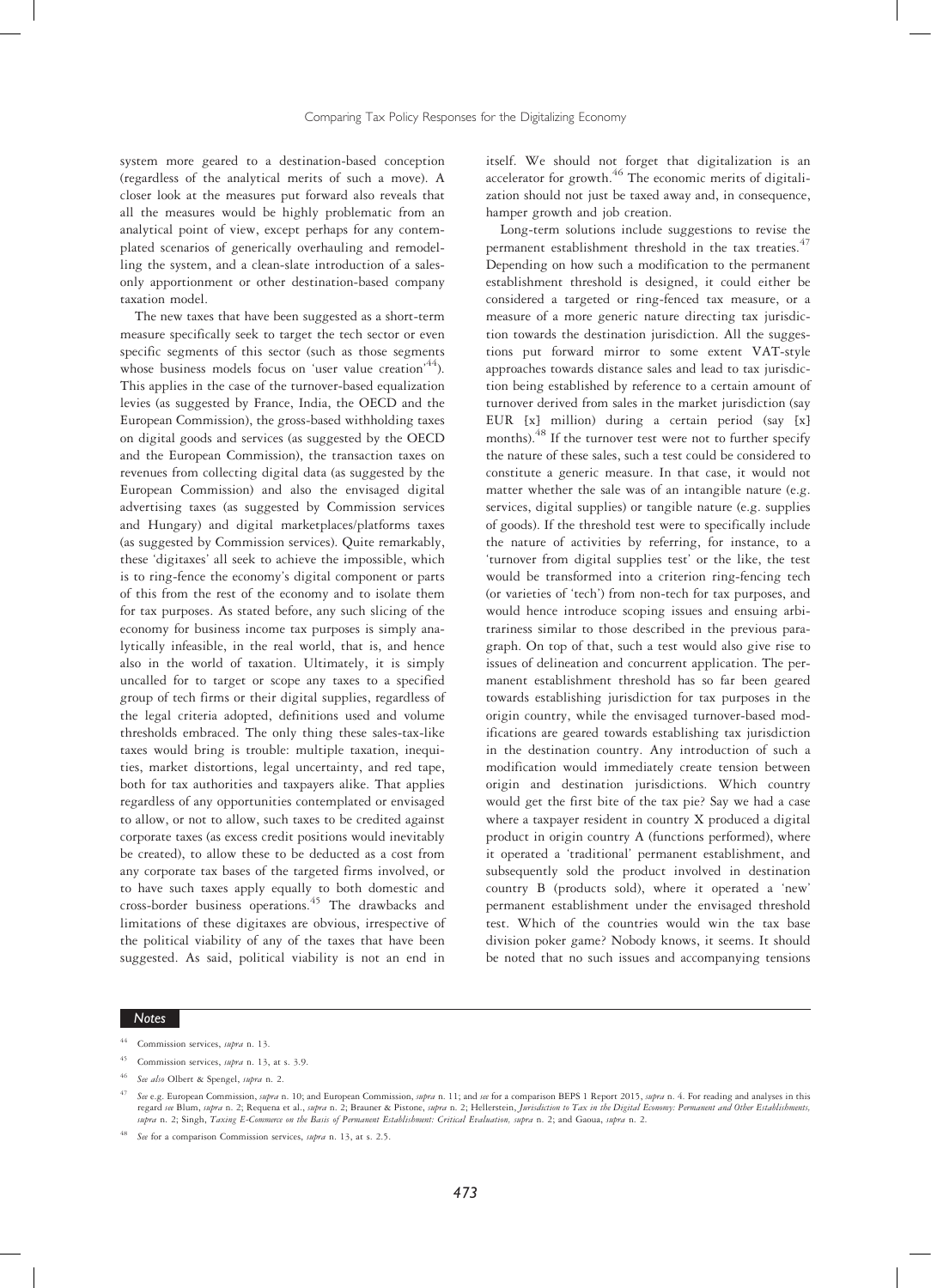arise today, either in corporate taxation or in VAT, as these taxes are so far all exclusively directed either towards origin jurisdictions or towards destination jurisdictions.

With regard to this sought-after long-term solution, it is also envisaged amending the manner in which taxable profit is attributed to any such newly formed permanent establishments.<sup>49</sup> Assuming it were to be possible to arrive at a more or less workable method of establishing jurisdiction by reference to such a new type of destinationoriented definition of permanent establishment, the subsequent attribution of tax base would be very likely to give rise to a whole new world of intricate issues. Today, tax base allocation rules disregard customer locations. Any sticking to old profit attribution rules would leave such newly formed permanent establishments profitless, given the lack of functions performed in these market jurisdictions. If any consideration were to be given under some newly established attribution mechanism – resulting from revision of the transfer pricing model – that assigns tax base or part of a tax base to customer locations, the question would then arise as to what extent such reapportioning should apply: 10%, 50%, 30%, 70%? The Commission services document refers to data collected, numbers of users, and user-generated content, among others, as a stepping stone for this purpose.<sup>50</sup> The real issue, however, is how to quantify such items or parameters, and this has so far been left completely open. It is not about discovering parameters, it is about tax base division. Who gets what, and how much of it? Any move towards such a re-apportionment would lead to a dramatic and paradigmatic change in the way tax base is allocated to countries, and would essentially lead to the introduction of some indistinct variant of formulary apportionment. On top of that, if something like this were to be introduced only in the context of attributing the profits of permanent establishments (Article 7 of the relevant tax treaty) and not simultaneously also for allocating the tax base to group companies (Article 9 of the relevant tax treaty), any such move would introduce differentials in the tax treatment of permanent establishments compared with that of group companies and hence create all kinds of distortions and inequities involving the choice of legal form and – in cases where EU law applies – all kinds of EU law impediments. Any

modifications to the division of multi-jurisdictional tax bases should therefore be addressed with utmost care. Otherwise, the cure could very well turn out to be even worse than the disease. To be honest, this is exactly what seems to be happening here.

Within the EU, these reform options envisaged for the longer term are paired with considerations of including them in the negotiations on the currently pending proposal for a Common Consolidated Corporate Tax Base (CCCTB<sup>51</sup>), a solution for the longer term.<sup>52</sup> Replacing the current tax framework within the EU by a formulary model, through a CCCTB, would constitute a systemic and generic corporate tax reform for the internal market. One may ask, however, whether the CCCTB in its current form should be the way forward, i.e. in the absence of any political agreement on the adoption of a formulary system apportioning tax base by reference to an equally weighted, three-factor (payroll-assets-sales) formula. On previous occasions I have elaborated on certain vulnerabilities of the CCCTB system to BEPS strategies across the water's edge, and subsequent intra-EU profit shifting via factor manipulation strategies, due to some faults in the design of the apportionment formula.<sup>53</sup> Rather than revisiting these vulnerabilities, I will limit myself here to commenting that any modifications to the permanent establishment test in the CCCTB proposal that specifically target the tech sector would not alter matters in that regard. My observation would be that any such modification to the permanent establishment test in the pending CCCTB proposals would also do little else but introduce the same delineation and concurrence issues as those discussed in the paragraphs directly above.

The Commission consultation also refers to the potential to introduce a worldwide unitary taxation model. $54$ Such a unitary model as mentioned in the consultation would operate in a way akin to the CCCTB, unless, importantly, its application were not to be limited to the geographical territories of the EU (i.e. no water's edge limitation; global formulary apportionment), and in the event of a sales-only apportionment mechanism being adopted instead of the equally weighted, threefactor (payroll-assets-sales) formula as currently proposed. The desirability of replacing the current international tax framework by such a unitary model (for instance, within

*Ibid.*, at s. 2.6.

<sup>50</sup> Ibid.

European Commission, Proposal for a Council Directive on a Common Corporate Tax Base (CCTB), COM(2016) 685 final, 2016/0337 (CNS) (25 Oct. 2016); European Commission, Proposal for a Council Directive on a Common Consolidated Corporate Tax Base (CCCTB), COM(2016) 683 final, 2016/0336 (CNS), (25 Oct. 2016); and European Commission, Proposal for a Council Directive on a Common Consolidated Corporate Tax Base (CCCTB), (COM(2011) 121/4, 2011/0058 (CNS) (16 Mar. 2011).

<sup>52</sup> European Commission, supra n. 10.

De Wilde (2018), supra n. 14, s. 3; and see M. F. de Wilde, Tax Competition Within the European Union Revisited: Is the Relaunched CCCTB a Solution?, in The EU Common Consolidated Corporate Tax Base: Critical Analysis, Eucotax Series 205–234 (D. Weber & J. van de Streek eds. Wolters Kluwer 2017); and M. F. de Wilde, Tax Competition Within the European Union – Is the CCCTB-Directive a Solution?, 7(1) Erasmus L. Rev. 24–38 (2014).

European Commission, supra n. 11, also makes reference to a 'residence tax base with destination tax rate' model. This is not further discussed. For some remarks see The Dutch Association of Tax Advisers, supra n. 15, at s. 2.2.3.